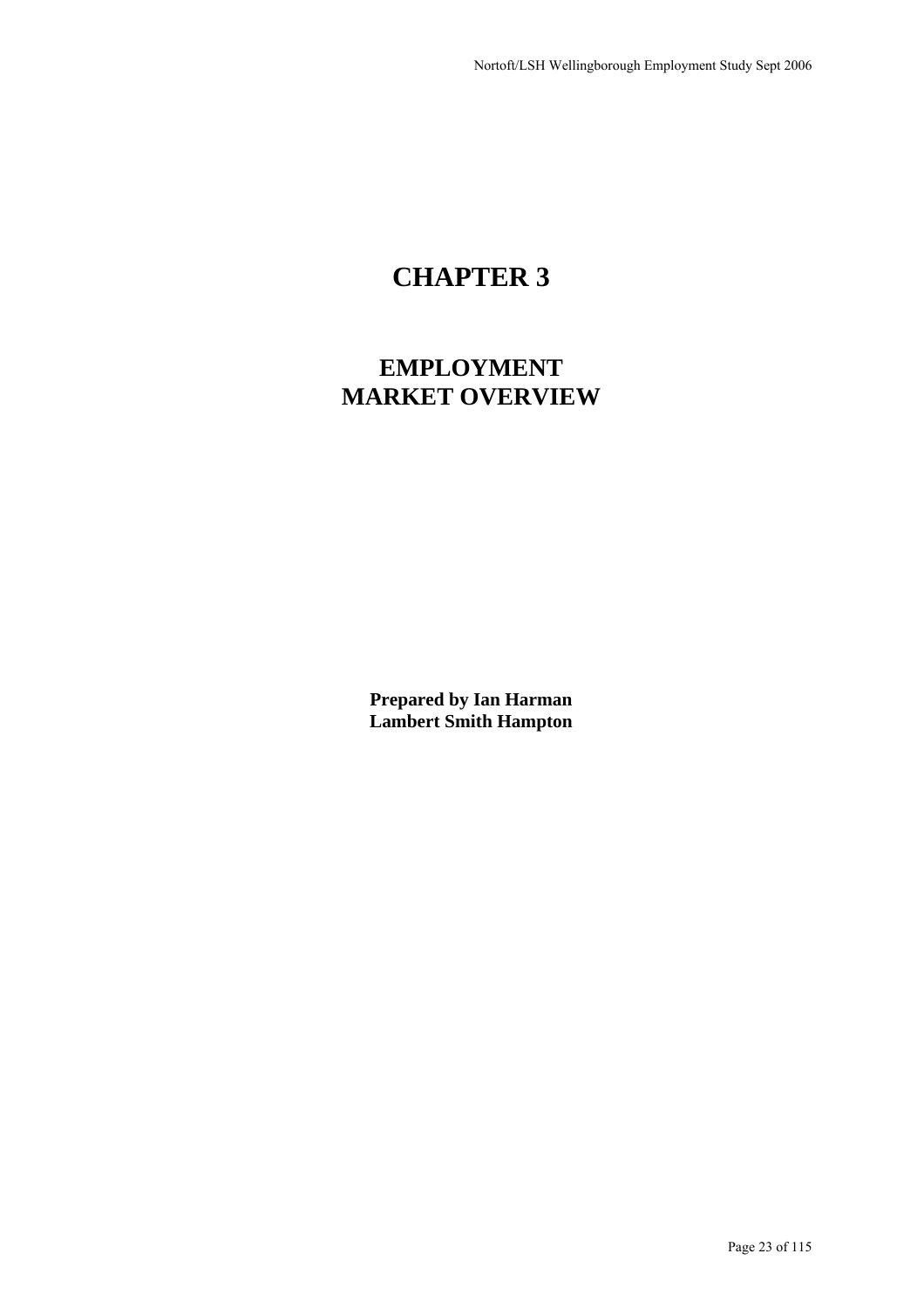## **3.1 WELLINGBOROUGH – OFFICES**

## **3.1.1 The Property Market**

#### (a) The Stock

#### *The Floorspace Stock*

The total stock in 2005 was 893,412 sq ft. This is the second highest in the County, similar in size to Kettering.

Stock is mainly located in town and comprises converted residential space, accommodation above retail units and some purpose built units such as Avon House, 12 Sheep Street and Oxford House. Much of this existing stock is considered as being fairly basic although occupancy rates have generally been reasonable with the exception of the accommodation above retail which has always been poor.

The outer town office market is very limited, although there are several purpose built detached buildings on the established estates. More modern, better quality properties are provided at the Embankment and on the Park Farm Industrial Estate developments such as Regent Park (Park Farm IE) and Dencora House. There are some poorer quality mid 1980's buildings in locations such as Newton Close and Davy Close on Park Farm.

Wellingborough Innovation Centre provides fully serviced office accommodation in the town centre with support services.

Much of the existing stock is poor and some of the accommodation in the town centre may be converted to alternative uses in the plan period.

## *The Stock of Occupiers*

The office market in Wellingborough is relatively weak. It consists of mainly local companies serving local need. Within the central area financial services, solicitors, architects and property/building service providers are present.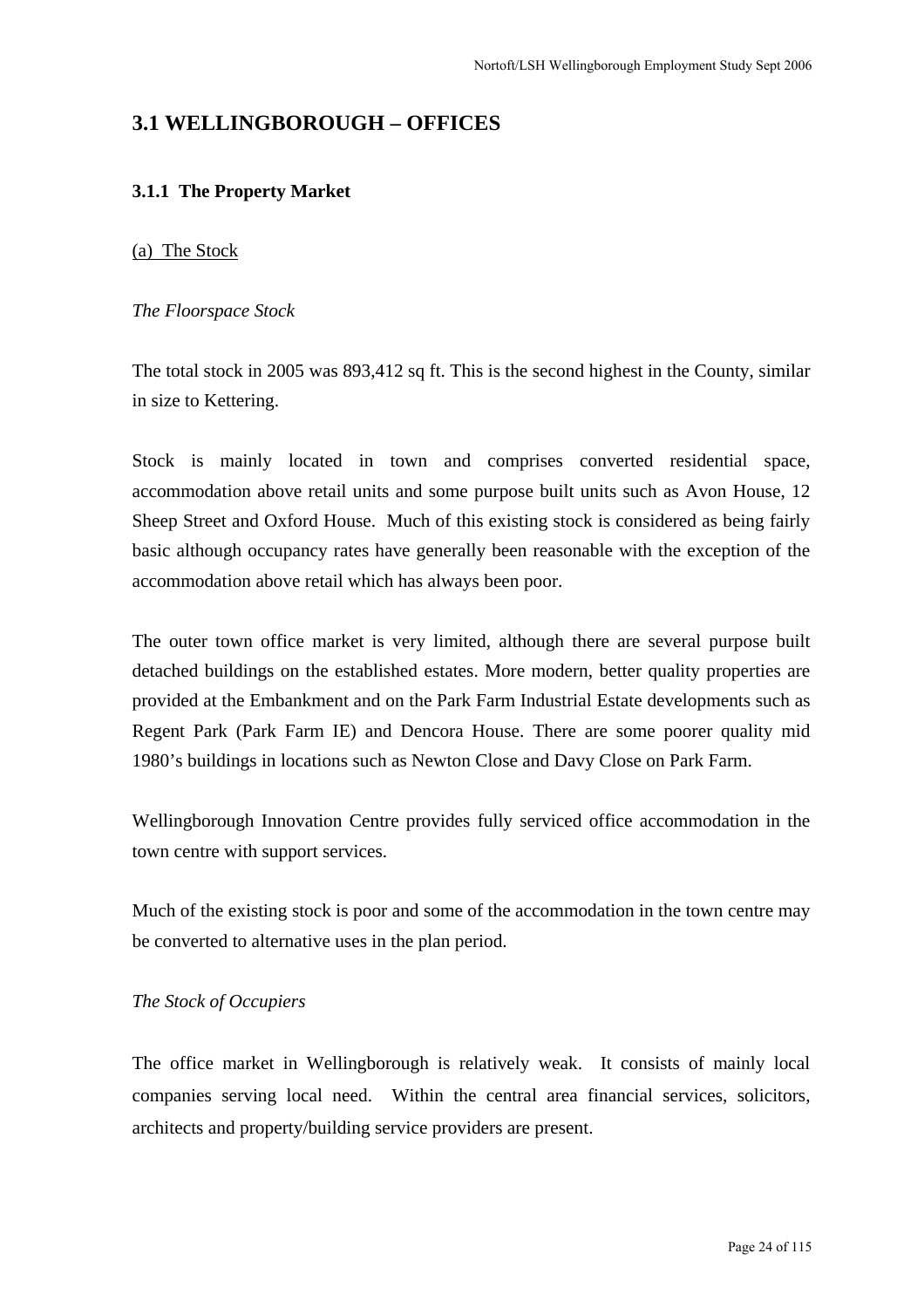Occupiers tend to be based in Wellingborough for business reasons rather than drawn to the area as a result of any particular advantages associated with Wellingborough as a location.

#### (b) Demand

Demand has mostly been for small units of generally less than 5,000 sq ft.

The B1 office market is small and take up has correspondingly been limited. There has been continuing demand from the indigenous sector for predominately small offices which has been reflected in the high occupancy rates for serviced office space such as Ambron House which is of poor quality and shortly to be vacated for redevelopment.

There have been good levels of demand for small units on a freehold basis however Wellingborough has had very few units available on such a basis and with such a limited land supply there are limited opportunities to developers.

There have occasionally been enquiries of 10,000 sq ft and above however these have been fairly limited. There is very limited research and development although this is generally the case throughout the region. Wellingborough has good rail links to London (St. Pancras) with a journey time of 50 minutes. The town has advantages to offer to the wider regional office market and if good quality well located properties can be made available there is the potential to effect a positive change in the office market.

There have been a greater number of larger enquiries in the marketplace over the last 2 years than ever experienced. It is a reflection of both the strength of the market and probably the early impact of the growth agenda.

## (c) Supply and Market Balance

## Evidence:

There are reasonable levels of occupancy.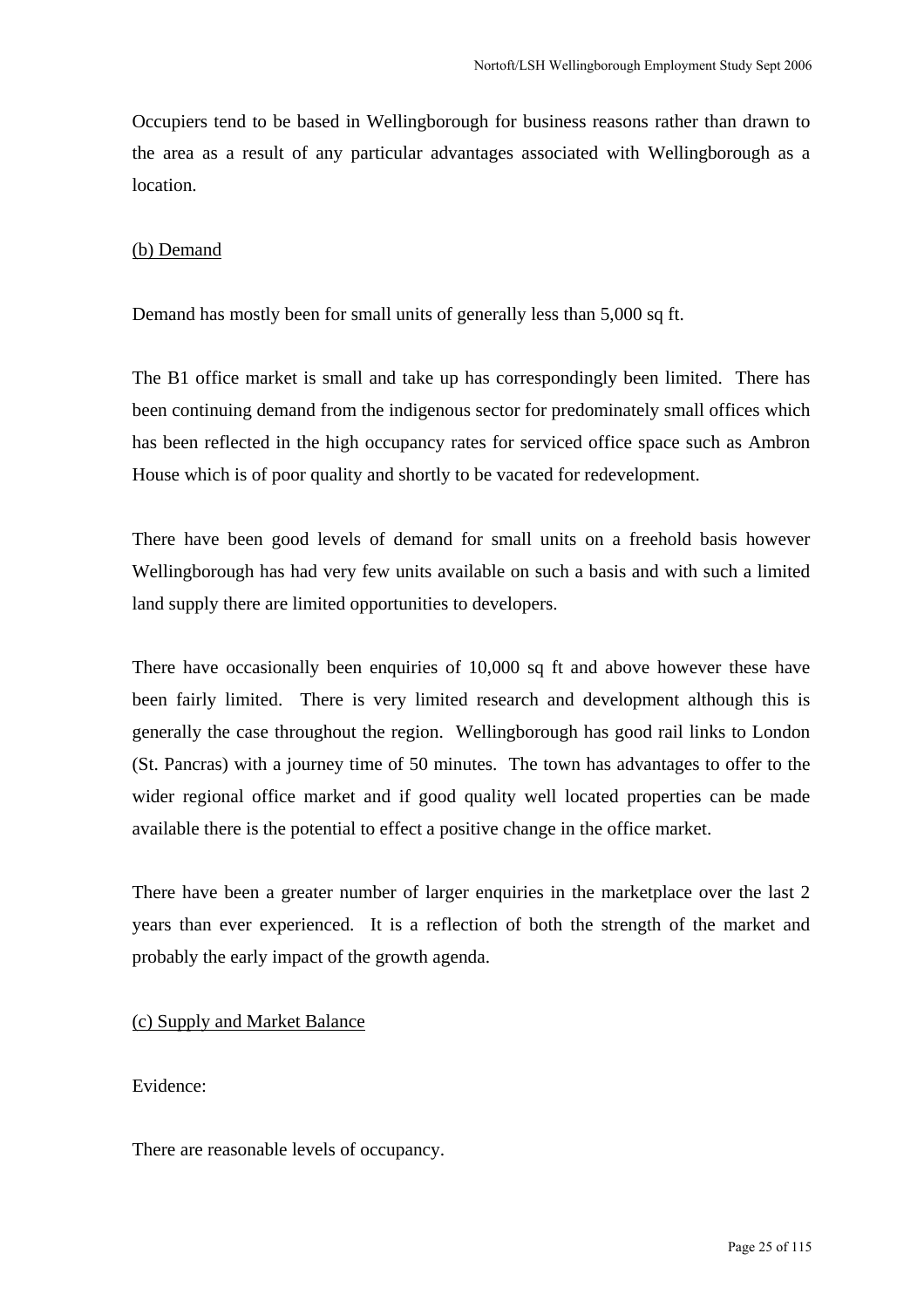The freehold office market is strong for units of less than 5,000 sq ft having been fuelled by interest rates remaining low, the poor return from equities and pensions and the continuing popularity of self invested pension plan schemes (SIPPS). However very little of the supply in Wellingborough has been available on a freehold basis.

The letting market has generally been quite poor and although most rents are holding up, there has been no growth evident with a reasonably high amount of incentives needing to be offered to secure lettings.

Within Wellingborough there has been little rental growth for a number of years and generally town centre office premises would have a rental value between £7 - £10 per sq ft in locations such as Sheep Street, Oxford Street (including Oxford House), High Street and London Road.

There has historically been good levels of market interest in self-contained 2 storey office premises with good car parking, such as Wilson House, London Road and the premises occupied by Martin Pendered and Company at Burystead Place for example. For those multi-storey premises, or those located above retail units without allocated car parking, occupier demand has been more limited. The various lettings achieved have generally been to local companies generally taking short-term leases.

Outside of the town centre detached office buildings, constructed in the late 1980's and early 1990's are generally achieving rentals between £5 and £7 per sq ft. These units are generally single storey without allocated car parking and are generally in the region of 5,000 – 6,000 sq ft. They have generally been let to companies based elsewhere within the industrial areas. It has been the case that, when these units have become vacant, occupier demand has been limited and leases are often less than 5 years.

At Regent Business Park during 2005 office units between 2,716 sq ft to 3,380 sq ft have been let at annual rentals between £8.25 and £9 per sq ft.

At the Embankment to the east of the town centre, there is an office development that is generally regarded as providing some of the best quality office accommodation within the town. Phase I known as Wellington House comprising of 18,050 sq ft was sold to NFU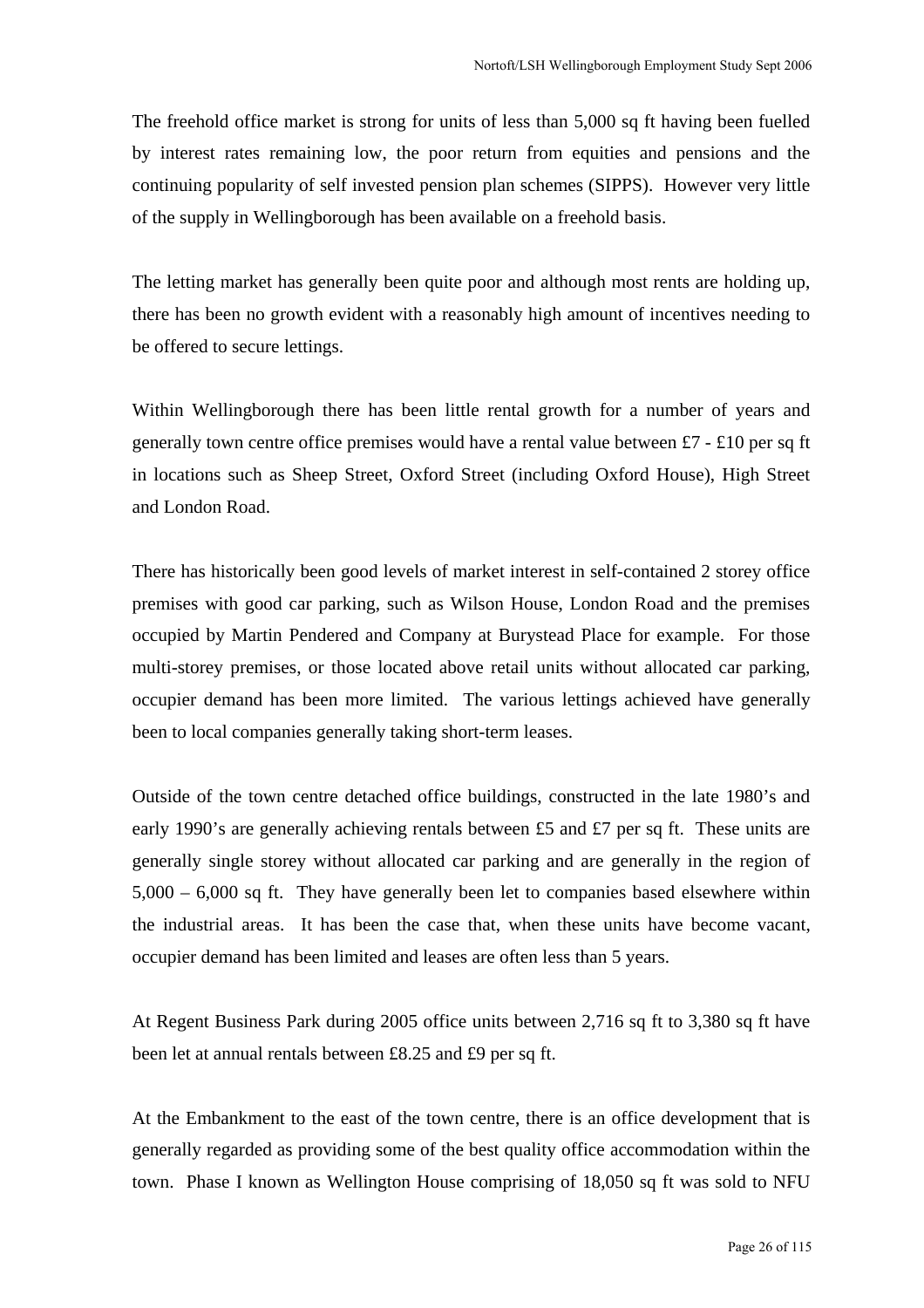Mutual and Avon Group, with Phase II known as Christchurch House comprising of 17,500 sq ft let to the Secretary of State for the Environment (Inland Revenue). There remains a plot of 0.92 acres with the developer being Graftongate. It is proposed that there will be a four-storey building providing at total of 21,000 sq ft. There is a quoting rental of £16 per sq ft and a freehold value of £195 per sq ft. Large-scale office development of this nature would be unlikely to be undertaken speculatively in this location with relatively high development costs ensuring profit margins are significantly reduced if a speculatively developed unit remains vacant for any length of time after construction. With the investment in infrastructure proposed as part of WEAST and the improving profile of Wellingborough as an office location it is anticipated that sites such as this will be developed within the next five years.

In terms of the well-located property within the town centre in prominent positions with allocated car parking, marketing voids would generally be less than 6 months. However, for secondary poor quality office buildings rental voids can often be in the region of 1 year.

Generally speaking rental values are comparable with Kettering although much of the built stock in Wellingborough, particularly in the out of town locations, is of inferior specification to those at Kettering Venture Park.

On the basis of rentals for new builds being in the order of £14.50 per sq ft and yields in the order of 6-7% speculative development is viable. However with limited demand there has been very limited speculative development over recent years. There currently remains a design and build opportunity at the Embankment, although generally there are low levels of supply immediately available on the market.

The refurbishment of 12 Sheep Street is underway to provide quality office accommodation in the town centre not provided to the market previously. It is anticipated that there will be reasonable levels of market interest at rental values in excess of £12.50 per sq ft. It is important for better quality accommodation to be made available in the town centre and initiatives such as the refurbishment of 12 Sheep Street should be encouraged.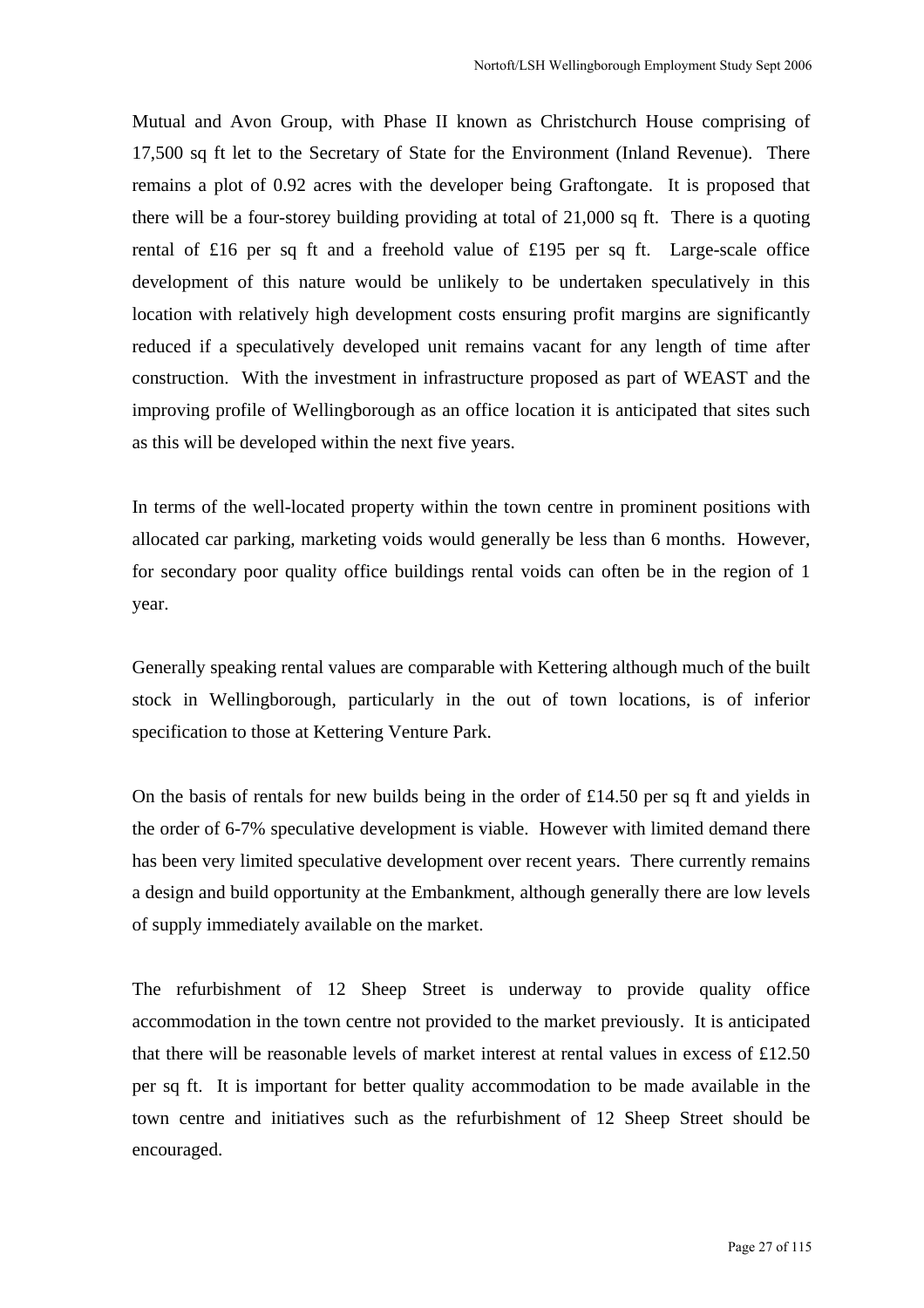#### (d) Conclusion on the Offices Property Market

There are currently very low levels of supply however this is associated with a fairly limited demand.

Whilst the B1 office market has historically targeted latent, relatively small scale local demand, there is the potential for B1 office demand to be reasonably good for larger unit sizes and for the demand profile to change completely.

Current WEAST proposals would increase the size of the town by a quarter in the next 10/15 years, however a coordinated plan for Northamptonshire will be required if national demand is to be generated.

With excellent rail links and road network, there is an excellent potential for major office development adjacent to the station, which could be regarded as "Gateway to WEAST".

There is a potential impact of the Oxford – Cambridge Arc. Wellingborough and the other Northamptonshire locations are within less than a 2-hour driving distance of Oxford and Cambridge. Wellingborough is perhaps best placed with the rail links to London to take advantage, having the potential to provide high quality, competitively priced offices.

Within WEAST to attract high quality office occupiers, it will require the best sites in the best locations in terms of accessibility and environment to be available.

WEAST has the potential to change the profile of Wellingborough's economy into higher value sectors and attract regional demand, to instigate a "step change". As part of North Northamptonshire, Wellingborough is perhaps better placed than Kettering and Corby to attract national demand. This is because Wellingborough has the best rail links to London being the gateway to North Northamptonshire.

The Town Centre sites do have some potential for office development however generally will form part of mixed-use development and redevelopment of relatively large areas will be required. Several of the sites will also require intervention and Fit for Market funds may be required. Sites such as High Street, Church Street and Swansgate (current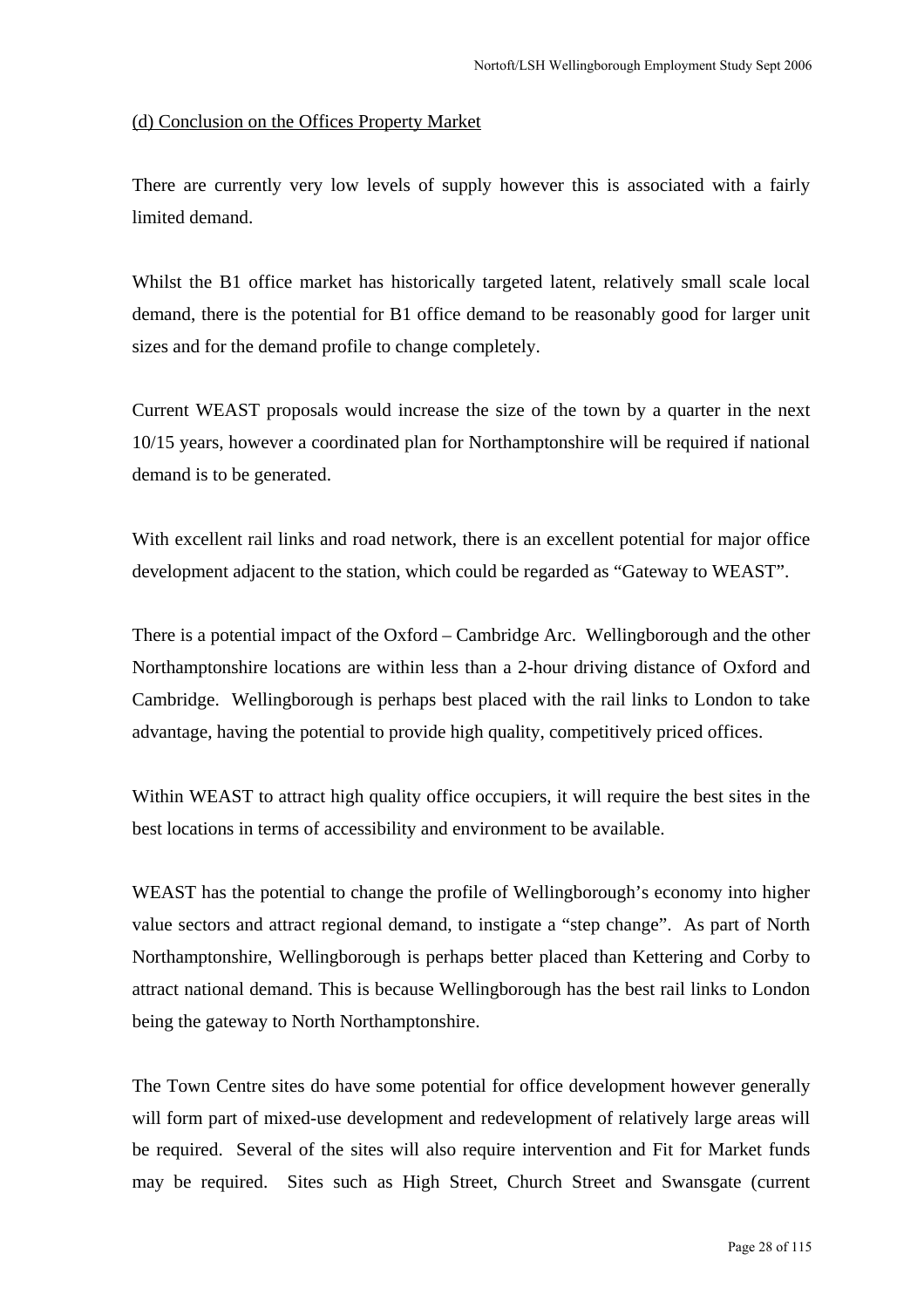refurbishment and potential long-term rebuild) have the potential to provide good quality office development however most of the demand is anticipated as coming from the local area. The out of town office development sites such as Station Island provide the opportunity for a very difficult type of office building to be made available that may appeal to a wider region at market.

#### **3.1.2 The Land Market**

#### (a) Demand

There has been very little land developed for offices over recent years due to the lack of supply of development sites. The most recent development being at the Embankment and Regent Business Park as previously identified.

Generally developers seeking office development with the town have been seeking relatively small sites. On the basis they will be targeting latent, mainly local demand on a freehold basis, schemes of generally less than 25,000 sq ft capacity have been sought.

It is anticipated that in the future there will be developer interest in larger unit sizes in WEAST in excess of 20,000 sq ft targeting regional demand. It is considered that Wellingborough would be well placed to secure such demand.

Indeed there is developer interest in undertaking office development of a major scale seeking national demand with unit sizes in excess of 50,000 sq ft in locations such as Pulse Park. On a local level clearly such schemes would not be viable however with a step change associated with WEAST and the growth agenda for the region generally it is not out of the question that such demand would be secured.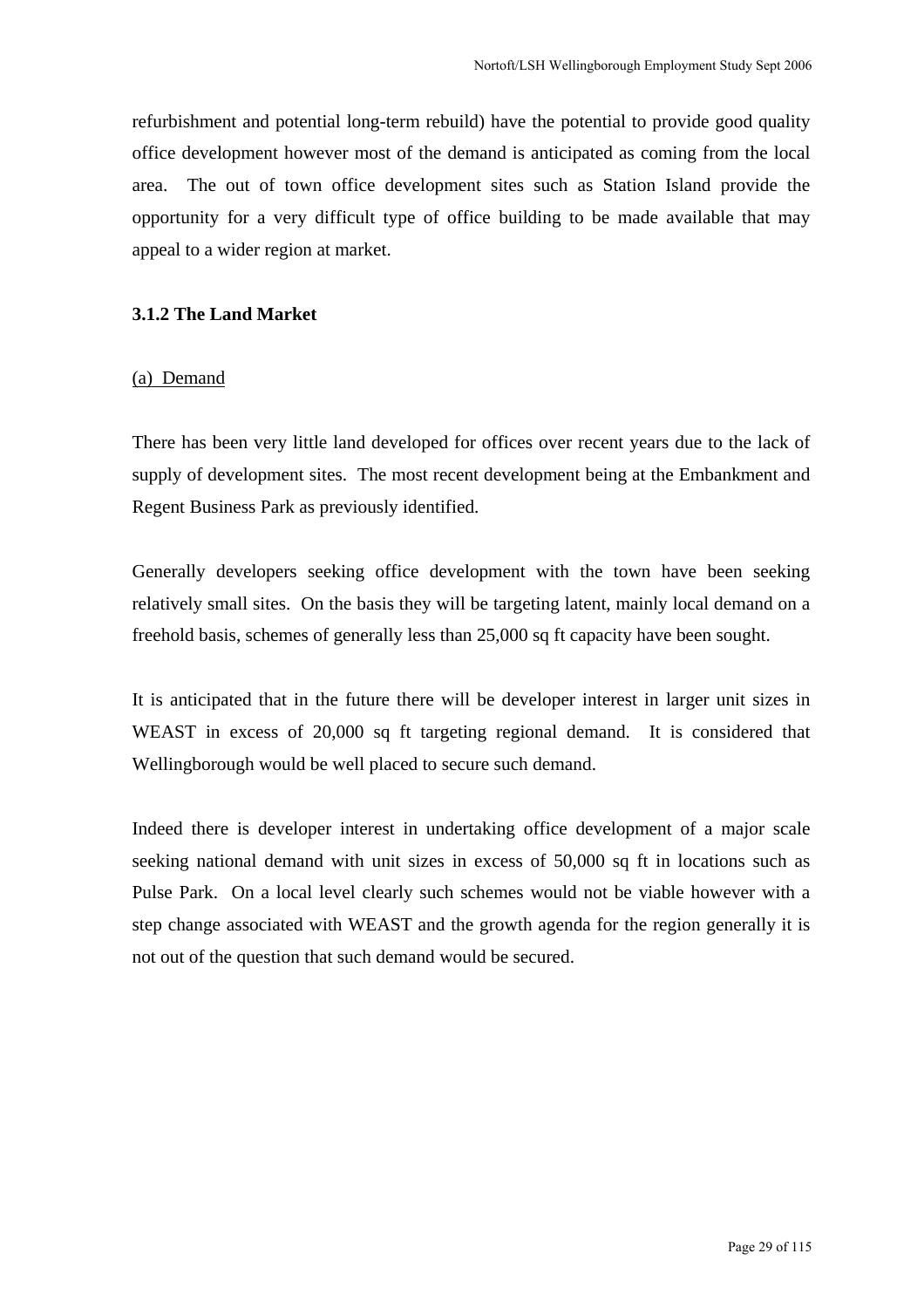#### (b) Supply and Market Balance

## Evidence:

There have been no transactions of which we are aware relating to office development land.

It is considered that land value would be in the order of  $£250,000 - £275,000$  for a development site without constraints.

There are office allocations within the proposals for WEAST such as Stanton Cross and proposals from developers such as Hampton Brook for Wilby Grange. Such sites in the best locations either linked with the railway station or with excellent access onto the A45 would have the potential for securing good levels of local/regional office demand.

In terms of the existing allocated/permitted sites and the emerging sites it is considered that there would be adequate capacity.

Clearly issues of local/regional demand would not be associated with developers' proposals for schemes such as Pulse Park which would target regional and national office demand. This will include high profile regional headquarter occupiers and on a national basis a marketing strategy on opportunities out of the Lyons report for example would be undertaken. Within the wider region there has been consideration to the concept of a 'Technology Realm' and with investment in infrastructure locations such as Pulse Park and Wilby Grange will provide an opportunity to deliver high quality technology based investment. This will require large-scale sites in the best locations with good prominence and excellent connectivity locally, regionally and nationally.

It is envisaged that, overall, the existing/emerging office sites would take much of the plan period to be developed. It is anticipated there will be a step change associated with WEAST and as such it maybe that the levels of take up will change dramatically from levels over recent years with the figures constrained by lack of supply, particularly of good quality sites and buildings.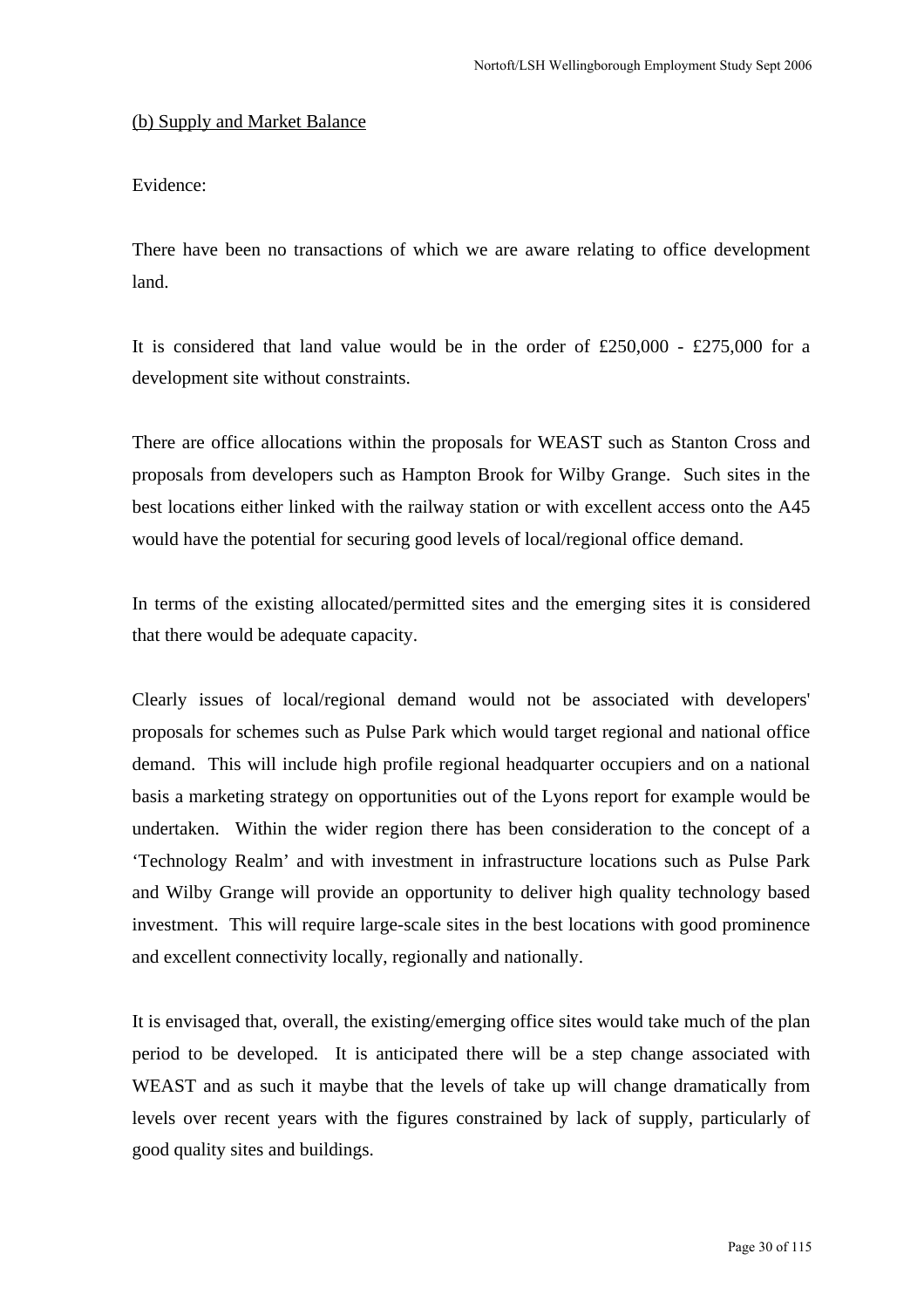## (c) Conclusion for the Land Market

It is important that to be successful, office development must be associated with the best quality sites in the best locations. This requires connectivity to the town centre, accessibility to the main road network and the train station and good quality environments with a range of support and business services. Major investment in terms of infrastructure is proposed and will be required if office development sites are to be delivered both within WEAST and on sites being promoted by developers on sites such as Wilby Grange and Pulse Park.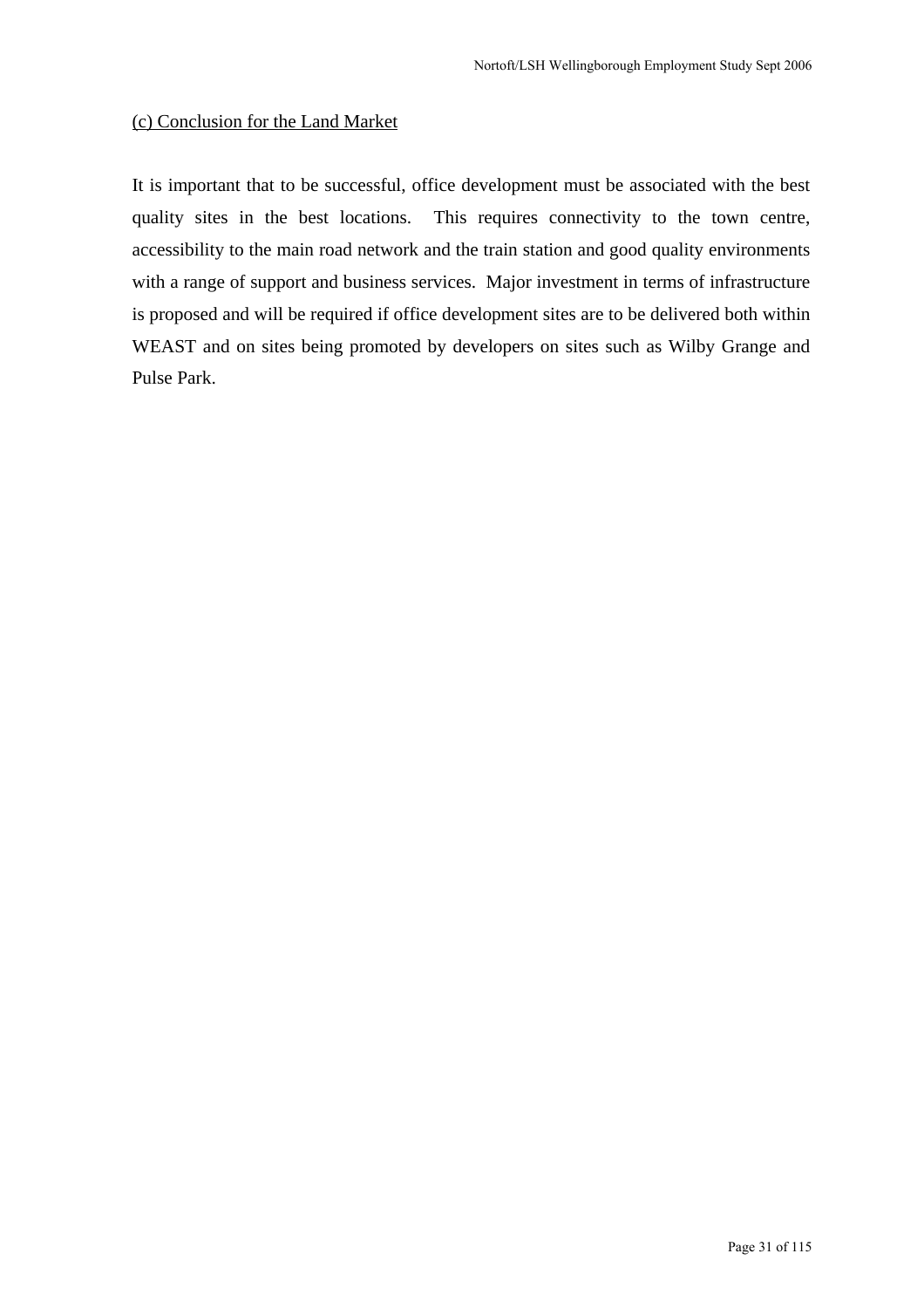#### **3.2 WELLINGBOROUGH – INDUSTRIAL**

#### **3.2.1 The Property Market**

#### (a) The Stock

#### *The Floorspace Stock*

The total industrial stock (excluding distribution) was around 6,000,000 sq ft in 2005, making the town the third largest in the County after Northampton and Corby.

Industrial stock is primarily located at Park Farm North and South, Denington Industrial Estate, Finedon Road Industrial Estate and Lawrence Leyland Industrial Estate.

#### *The Stock of Occupiers*

The Denington Industrial Estate is mostly 1960's buildings and is mostly now outdated. There has been refurbishment of some buildings, but a more comprehensive regeneration plan of the estate is required. The estate is well located with several manufacturers having occupied space on the estate for a number of years, such as Danisco, Mail Solutions, Oxford University Press and Siemens. Rentals can be as low as £2 per sq ft up to £3.50 per sq ft with freehold values between £20 and £35 per sq ft. In view of existing use values comprehensive redevelopment of the estate is unlikely without intervention.

Finedon Road Industrial Estate has a wide range of buildings with some dating from the 1960's together with more modern infill development. There has been some refurbishment of the older buildings such as the former Escol Panels unit of 55,000 sq ft at Rixon Road, which was converted to provide small units by Dencora and is now fully occupied. For modern units rentals would be in the region of £4.50 per sq ft and freeholds up to £55 per sq ft. The older but functional buildings generally have rentals of between £3.25 - £3.75 per sq ft and freehold values up to £40 per sq ft for between 25,000 sq ft and 40,000 sq ft. Some of the major occupiers include Weatherby's, Bantex, Astraseal and Twyford Bushboard.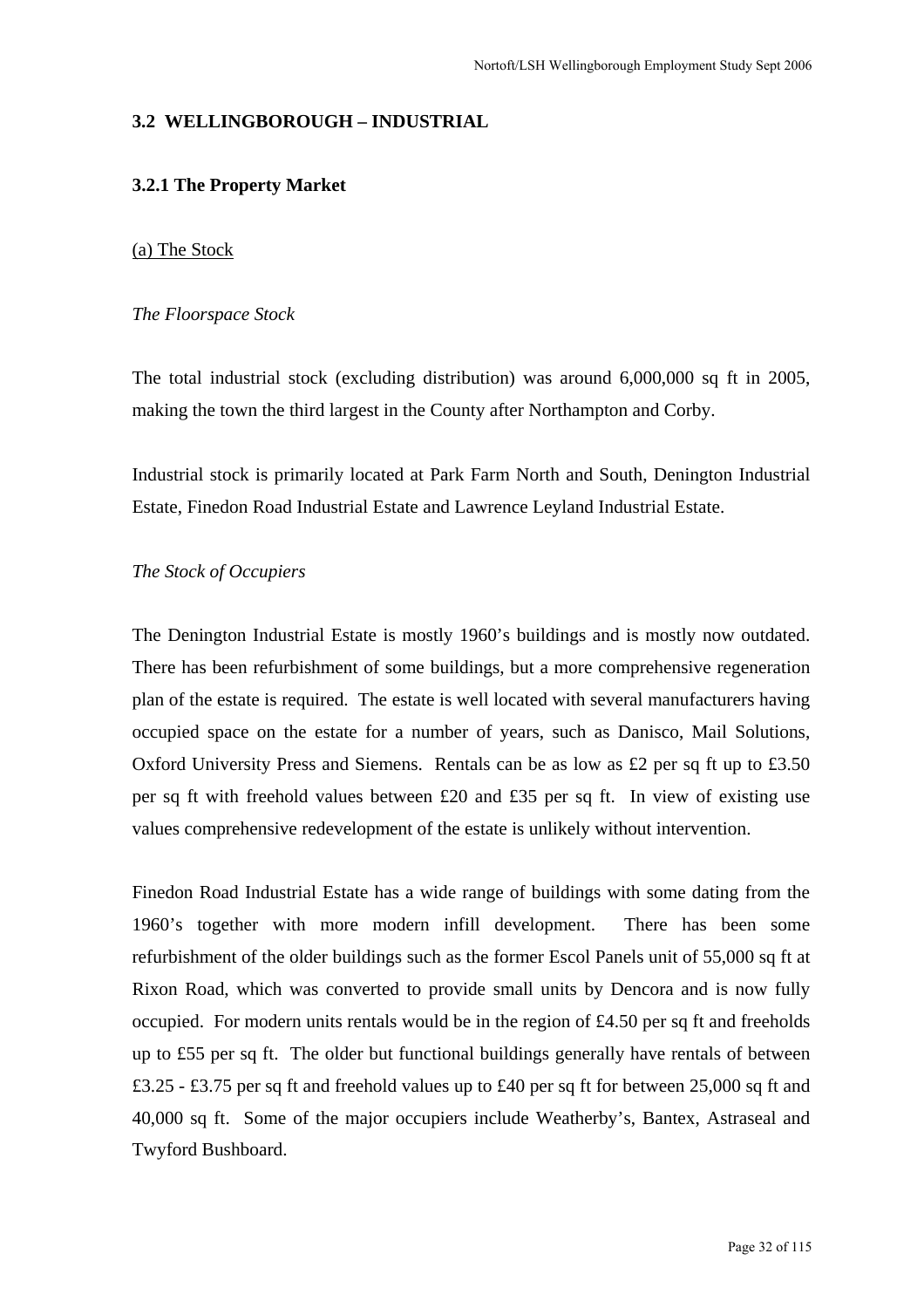Park Farm is the largest and most modern industrial estate and has seen substantial development since the designation of Park Farm North as an Enterprise Zone in 1983 (this status expired 10 years later). Most of the estate had been developed by 1988 and at Park Farm South, development has continued with only one site remaining. The estate has a good quality environment, and has good access onto the A45 and via the A509 north to Kettering and the A14. Rental values generally range between £4.25 - £5.25 per sq ft and freehold values up to £70 per sq ft. There are the manufacturing headquarters of Ricoh (121,000 sq ft) together with Misco Computer Supplies, Nimlok, Sports Carrier and Mahle (formerly Cosworth Technology).

Various studies have identified the following:

Growth in real estate and renting business, whilst the transport sector has become less important. Manufacturing as a proportion of total business in micro and small businesses has declined. Wellingborough's economy became more service orientated between 1995 and 2000.

Wellingborough has a very high proportion of micro business units in the community/social service sector, and a very high proportion of medium units devoted to manufacturing compared with other centres. The district also has above average levels of large business units used for wholesale and transport, storage and communication, reflecting its excellent position relative to the national road network.

Wellingborough appeals as a relatively popular area for business start up.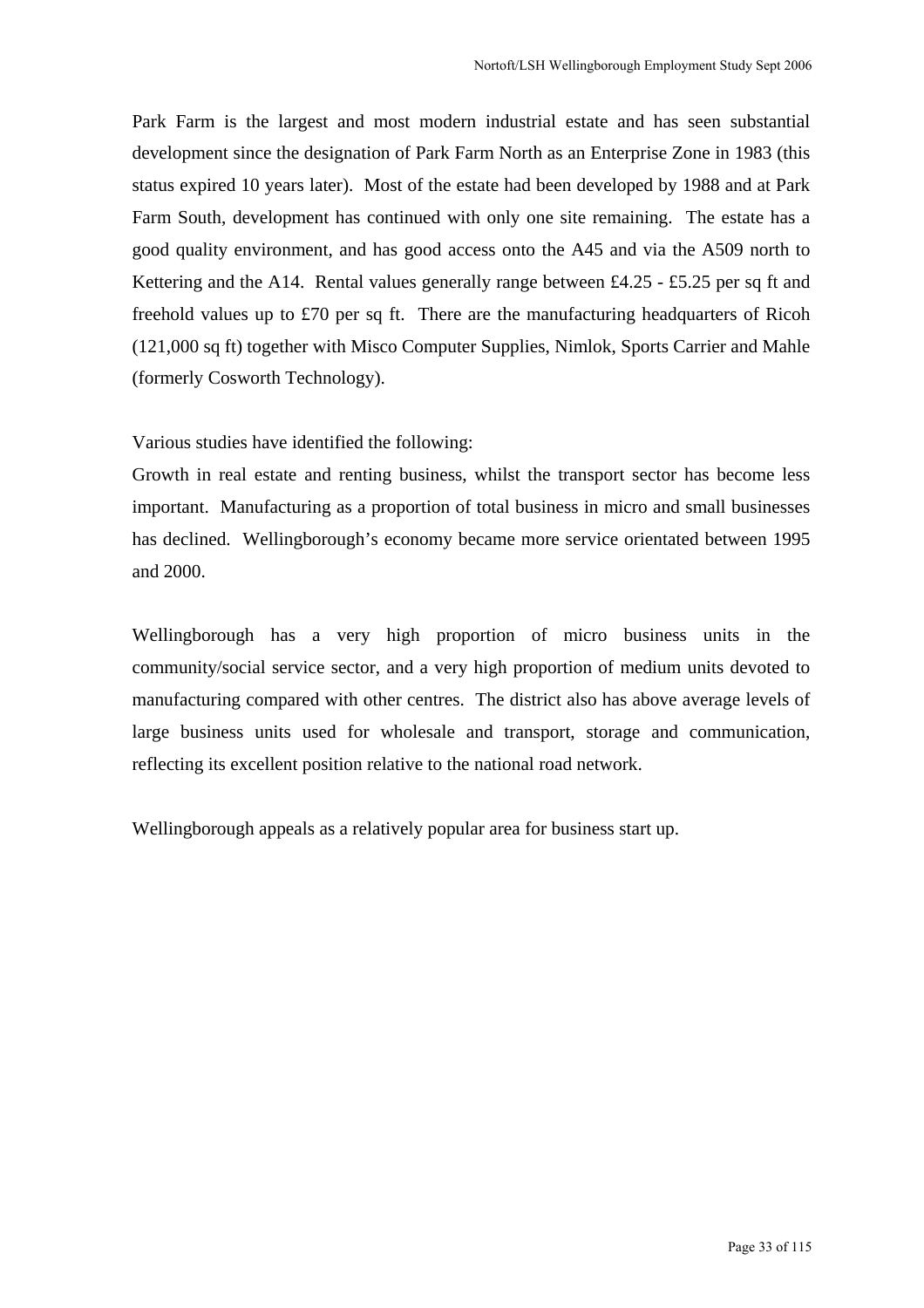#### (b) Demand

Industrial take up is averaged at around 346,000 sq ft per annum.

Local demand has been mainly for units under 15,000 sq ft however throughout all size ranges more than 50% of the demand comes locally.

Increasingly market demand is coming from the region with national enquiries generally being for units above 75,000 sq ft.

The rate of take up is constrained due to the lack of available supply and limited new development.

Wellingborough benefits from an excellent location adjacent to the A45 with good access to the A14. There is a very good rail link to London St. Pancras.

There are currently good levels of demand throughout all size ranges and all types of property. The lack of supply is preventing companies investing in their businesses and not only preventing new companies locating to the area but increasingly existing companies are considering relocating because of the lack of supply.

Wellingborough has always attracted reasonable levels of local and indeed regional/national demand and with the focus on the growth agenda for the region and proposals for WEAST there has been even further interest from occupiers, investors and developers looking to locate into the town.

#### (c) Supply and Market Balance

Evidence:

There has been a sizeable increase in freehold values over the last 2 years with values increasing by as much as 30%. This is not only related to the better quality units but also functional 1970's buildings particularly those on reasonable site areas. Rental levels have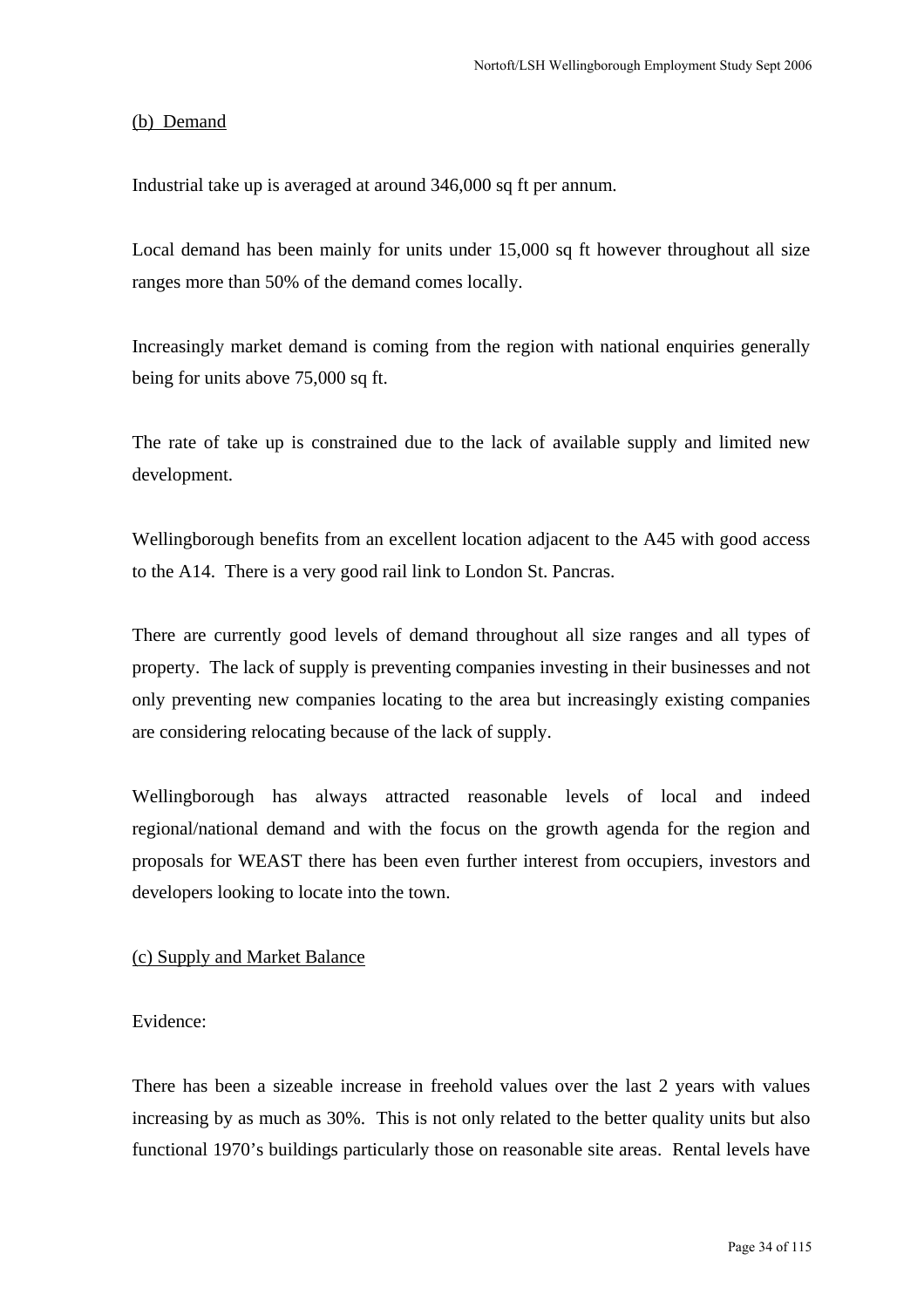seen more marginal increases along with the region generally although there has been a steady pick up in the level of leasehold demand during the course of 2006.

The Finedon Road Industrial Estate is linked to Northen Way which links to the A509 and A45 dual carriageway, the M1 motorway (J15, J15a & J16 at Northampton), and the A14 (A1/M1) at the Kettering interchange.

The estate comprises of approximately 150 units together with 8 courtyard developments. Whilst some of the units date back to the 1960's, the majority of the built assets were constructed after the late 1970's. More recently there has been further infill development within the estate. In view of this there are a wide range of sizes, ages, specifications and occupiers based within the estate.

Older properties particularly those in excess of 25,000 sq ft had until recently seen relatively high levels of vacancy with freehold values falling to below  $\pounds 20$  per sq ft. Such has been the improvement in market conditions that values for such properties are now considered to be in excess of £30 per sq ft. For example the Copeland  $\&$  Jenkins premises at Paterson Road comprising of 50,000 sq ft is currently available at a quoting value of £35 per sq ft and owner-occupier demand is already being received at in the region of  $£1.7$ million pounds which is some 15% higher than interest being expressed by the developer/investor market.

These older properties are very secondary in nature and in poor market conditions tend to be difficult to sell/let however in the current market cycle there is demand for them, particularly those of a reasonable specification occupying a good site area.

Premium values associated with those properties occupying larger sites were also demonstrated by the sale in 2004 of a property at Stewarts Road comprising of 25,612 sq ft on a site of 1.4 acres. There was very strong interest reported by the agents and the site was sold for in excess of £900,000 i.e. above £35 per sq ft reflecting the premium value for the larger sites. If the site was sold now it is considered that a value in excess of £40 per sq ft would be achieved.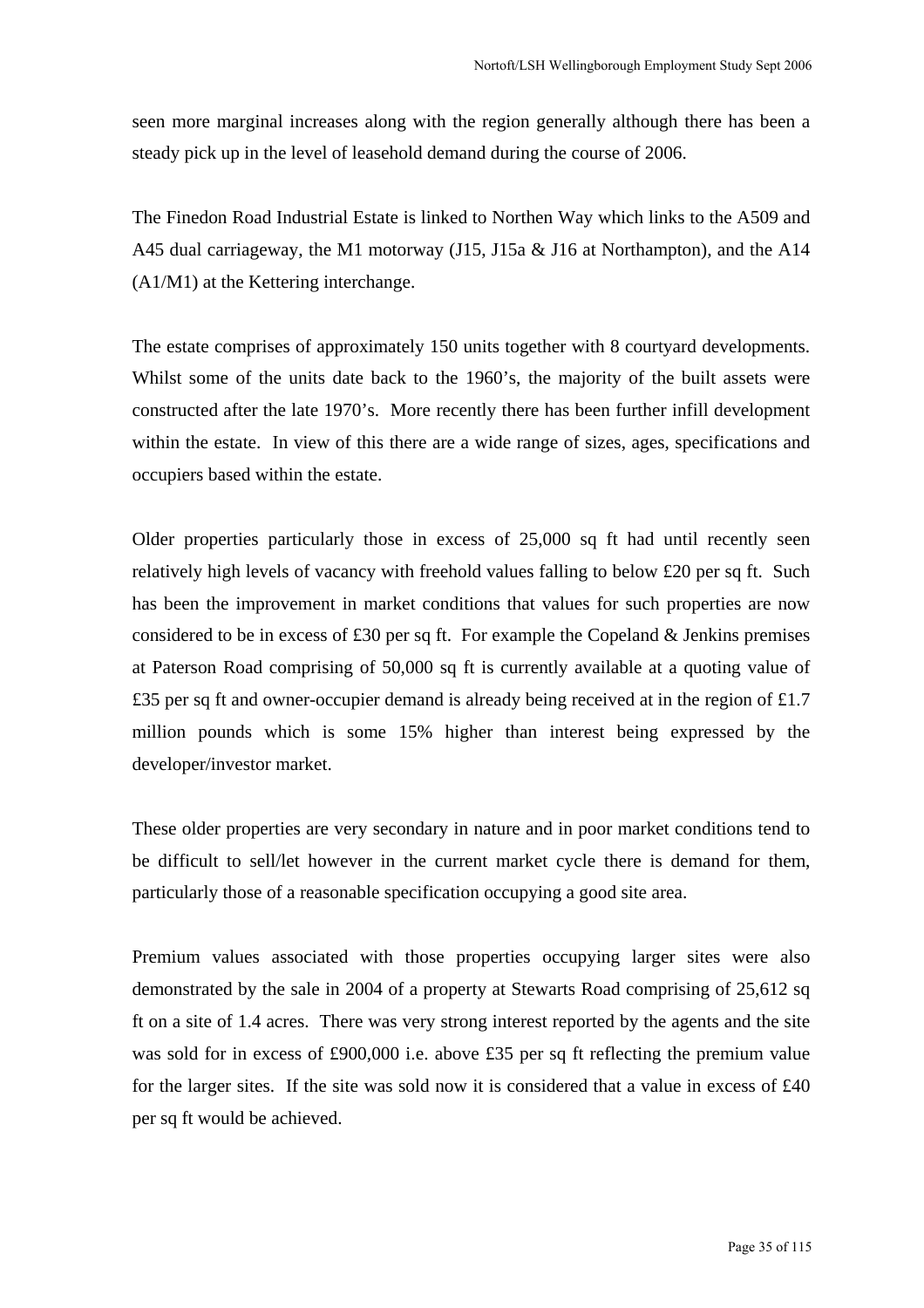For more modern properties on the estate in excess of 20,000 sq ft rental values would generally range between £4.25 per sq ft to £4.75 per sq ft. At Brunel 2000 on the Park Farm Industrial Estate a unit built in the mid 1990's comprising of approximately 19,500 sq ft has been let in 2005 at £4.55 per sq ft. On a freehold basis occupier interest has been expressed at values in the region of £60 per sqft.

Also on the estate the former Escol Panels occupier property of approximately 55,000 sq ft was purchased and refurbished into a small unit scheme by Dencora. Capital values in excess of £55 per sq ft and rental values in excess of £4.75 per sq ft have been achieved with unit sizes ranging upwards from 1,602 sq ft.

There have been high levels of occupation rates within the various courtyards comprising Bevan Close, Trojan Centre, Bentley Court, Yeldon Court, Bradfield Road, Bradfield Close, Stanton Close and Bridle Close. These courtyards vary considerably in character. There is a considerable amount of rental evidence from within these developments at rental values ranging between £4.25 per sq ft and £5 per sq ft. Whilst occupancy rates have generally been quite high there has been a relatively high turnover of tenants. Within the courtyard units there have been very few transactions on a freehold basis.

The Denington Industrial Estate is located to the south of town with direct access into London Road and excellent access onto the A45 dual carriageway. The majority of the units date back to the 1960's although there have been some minor infill developments since that date. The estate comprises approximately 35 units together with courtyard developments such as Denington Court, Phoenix Court and Everitt Close.

The courtyards have proved to be extremely popular with good levels of occupancy. At Everitt Close there is an 8-unit development with units ranging from 4,540 sq ft to 15,600 sq ft. There has been a comprehensive refurbishment by the owners Kindale Limited and values in the region of £60 - £65 per sq ft have been achieved on a freehold basis.

The development at Phoenix Court has been very popular with occupiers, largely in view of its prominence and accessible location with a number of trade counter operators represented. Phoenix Court comprises 6 units ranging from 1,722 sq ft to 3,069 sq ft. The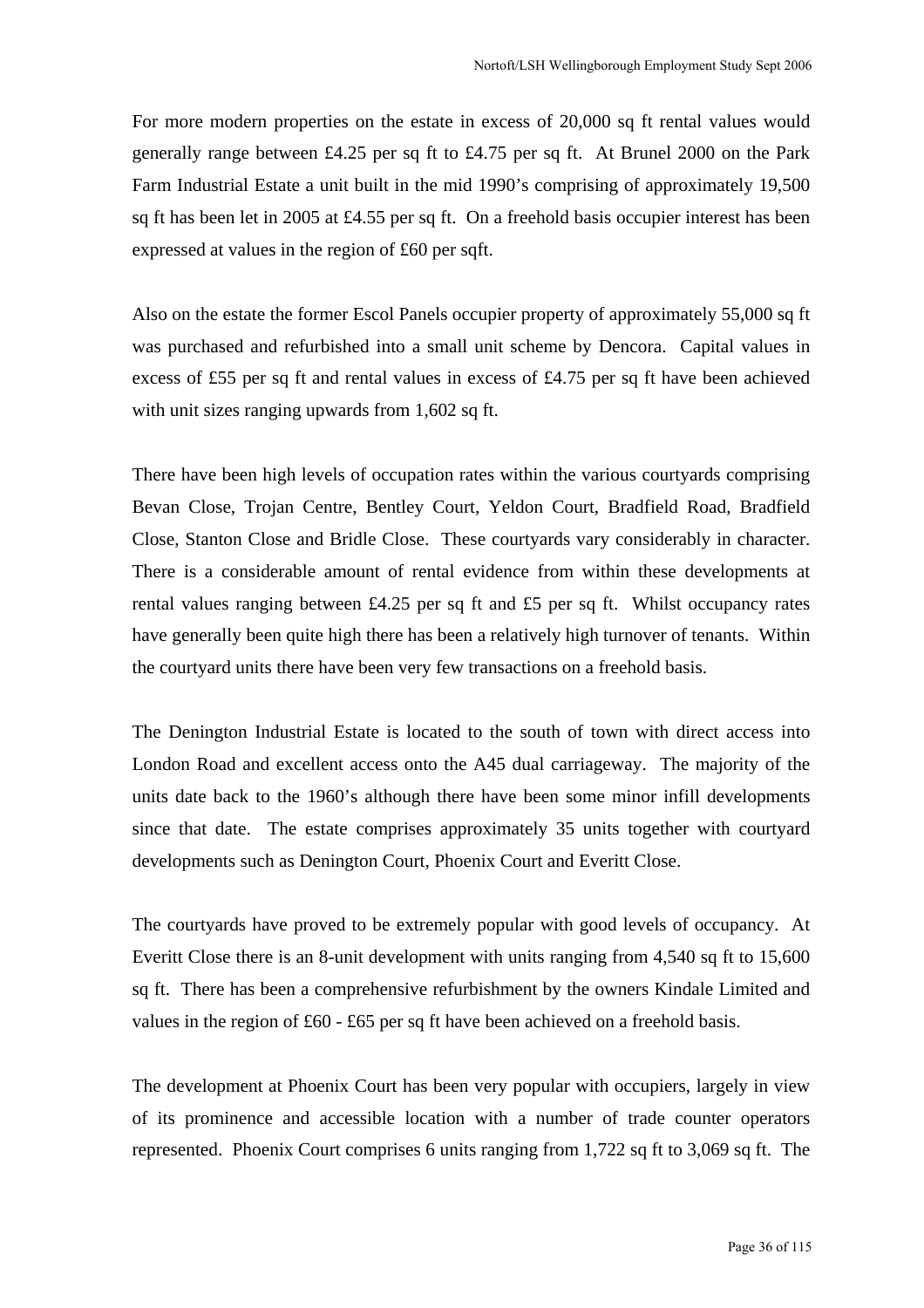popularity of the development for trade counter operators is reflected in the rentals where passing rentals are generally between £5 per sq ft and £5.50 per sq ft.

When the buildings constructed in the 1960's become available, particularly within the larger sizes of 30,000 sq ft plus with high site coverages, low eaves height, poor loading and high office contents, there has generally been restricted market interest and voids have been considerable. Many of the buildings are coming towards the end of their economic life.

However such is the strength of the market at present that occupancy rates are actually quite high, albeit at very low rental levels. Unit 32 -42 Denington Road was let to John Parkins Transport at a rental just over £2 per sq ft for a unit extending to 40,000 sq ft. In 2006 there has also been the letting of Denington House extending to 30,000 sq ft at a rental also of £2 per sq ft. With the existing use values of these buildings being in the region of £30 per sq ft the comprehensive redevelopment of this area will not be viable without significant intervention.

There also needs to be a place in the market for low cost operators who only require basic accommodation many of whom are in the light/general industrial market sectors.

Adjacent to the Denington Industrial Estate is Victoria Retail Park which was developed in the mid/late 1980's taking advantage of the prominence and accessibility to the A45. Occupiers currently represented include Tesco Stores Limited, Homebase Limited, Carpet Right Plc, Halfords Limited and the Wellingborough Superbowl.

At Turnells Mill Lane a Kentucky Fried Chicken unit has been constructed and to the rear of this there are 3 further retail units for which pre-lets were reported in 2004 at £8.50 per sq ft. Occupiers such as Lidl and Burger King are prepared to pay in excess of £500,000 per acre and family pub operators such as Whitbread in excess of £350,000 per acre for suitable sites. Levels of market demand from leisure operators have been relatively poor over recent years however there has been a pick up in the level of market interest over the last year or so.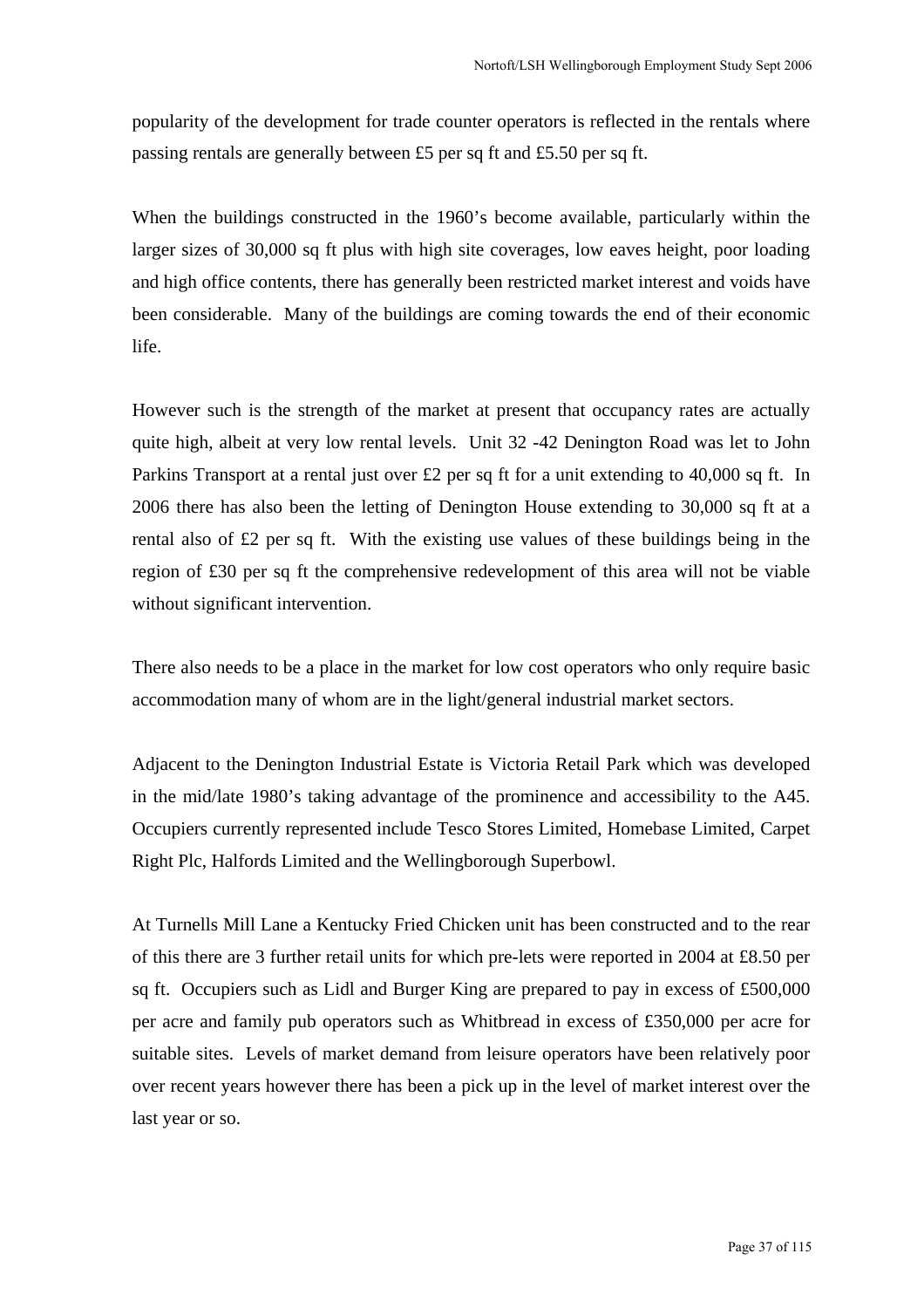At London Road, Wellingborough the former Knapp Tools premises is proposed to be demolished with a new DIY superstore of 30,000 sq ft erected in its place. The values obtained from quasi-retail uses such as garden centres are required to make the redevelopment of these older poorer quality industrial units viable.

Park Farm (north) was granted Enterprise Zone status in July 1983 and there was subsequent substantial development on the estate with the majority of the development having been completed before the mid/late 1980's. Since then development activity has been largely focused on Park Farm south industrial area where there has been substantial development from the late 1980's. There are now few remaining development land opportunities available. There are 60 or so units within Park Farm industrial area together with courtyards, including Chieftain Business Park, Trinity Centre, Baird Court, Fleming Close, Whittle Close, Enterprise Court and Edison Close.

The headquarters of the Ricoh's manufacturing operation is based off Sinclair Drive on Park Farm North comprising of 121,000 sq ft. This unit is due for rent review in 2005 and it is anticipated settlement will be in the region of £4.30 per sqft.

In connection with those buildings between  $30,000$  sq ft –  $70,000$  sq ft built in the l980's there has been considerable rent review evidence of values generally ranging between £4.50 per sq ft to £4.75 per sq ft.

There has been a letting of the former Leisure Circle premises at Sinclair Drive in 2005. The unit extended to 41,000 sq ft and was let at £4.50 per sq ft on a 3-year lease to Sports Carrier Limited who was already based on the estate.

On Park Farm South one of the more recent developments has been at Wendel Point where lettings have been achieved for companies such as Sarantel and Mahle (formerly Cosworth Technology). Unit sizes have generally ranged between 20,000 sq ft and 25,000 sq ft. The final unit on this scheme extending to approximately 50,000 sq ft has been let within recent months for a reported rental figure of £5.25 per sqft.

Occupancy rates within courtyard developments have been high and it has been surprising that there has not been a particularly high turnover of tenants. It has been noticeable that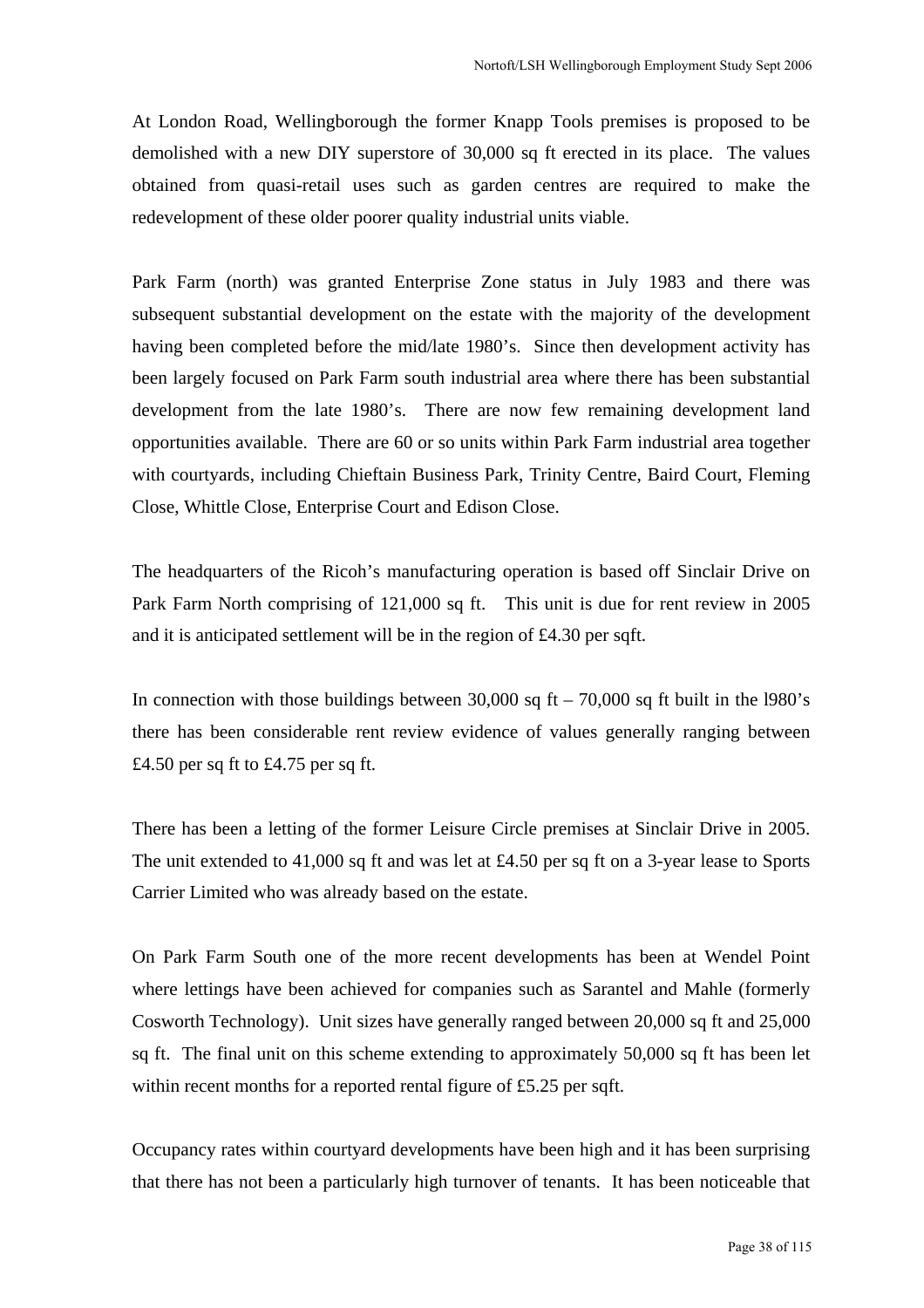as companies have grown they have frequently expanded into adjoining courtyard units. Within the courtyards such as Fleming Close and Baird Court built in the 1980's which now provide somewhat basic but albeit functional accommodation rental values are generally in the region of £4.50 - £4.75 per sq ft. Very few courtyard units are available on a freehold basis although strong demand would be received. Within the smaller courtyards in the better quality schemes such as Trinity Centre at rent review rental values in excess of £6 per sq ft have been achieved for units of 2,000 sq ft.

The Laurence Leyland Trading Estate is located approximately 2.5 miles to the east of the centre of Wellingborough. It is somewhat isolated and the local roads currently providing access to the estate are very poor.

Rental values are generally in the region of  $£5 - £5.25$  per sq ft for the more modern units on the development. There are some poorer quality 1960/1970 units on the estate that may be redeveloped during the plan period. There have been good levels of occupancy on the estate despite the poor location and access. This development has specifically targeted the market sector incorporating occupiers who by their financial strength or business operation would be unacceptable to owners of other courtyards. In addition, almost immediate access is available under short-term flexible leases. This development has therefore been successful in targeting a particular market sector.

#### (d) Conclusion for the industrial property market

Current shortages of supply have not only hindered the opportunity to target the industries/jobs Wellingborough is seeking, but make it difficult of existing companies to invest in their business/property.

WEAST provides an opportunity for a "step change" but until it is up and running, the full potential for attracting inward investment may not be realised.

Marketing and phasing of WEAST will be the key to its success.

Wellingborough has a strong B1 office offer but B1 light industrial, general industrial and distribution cannot be ignored.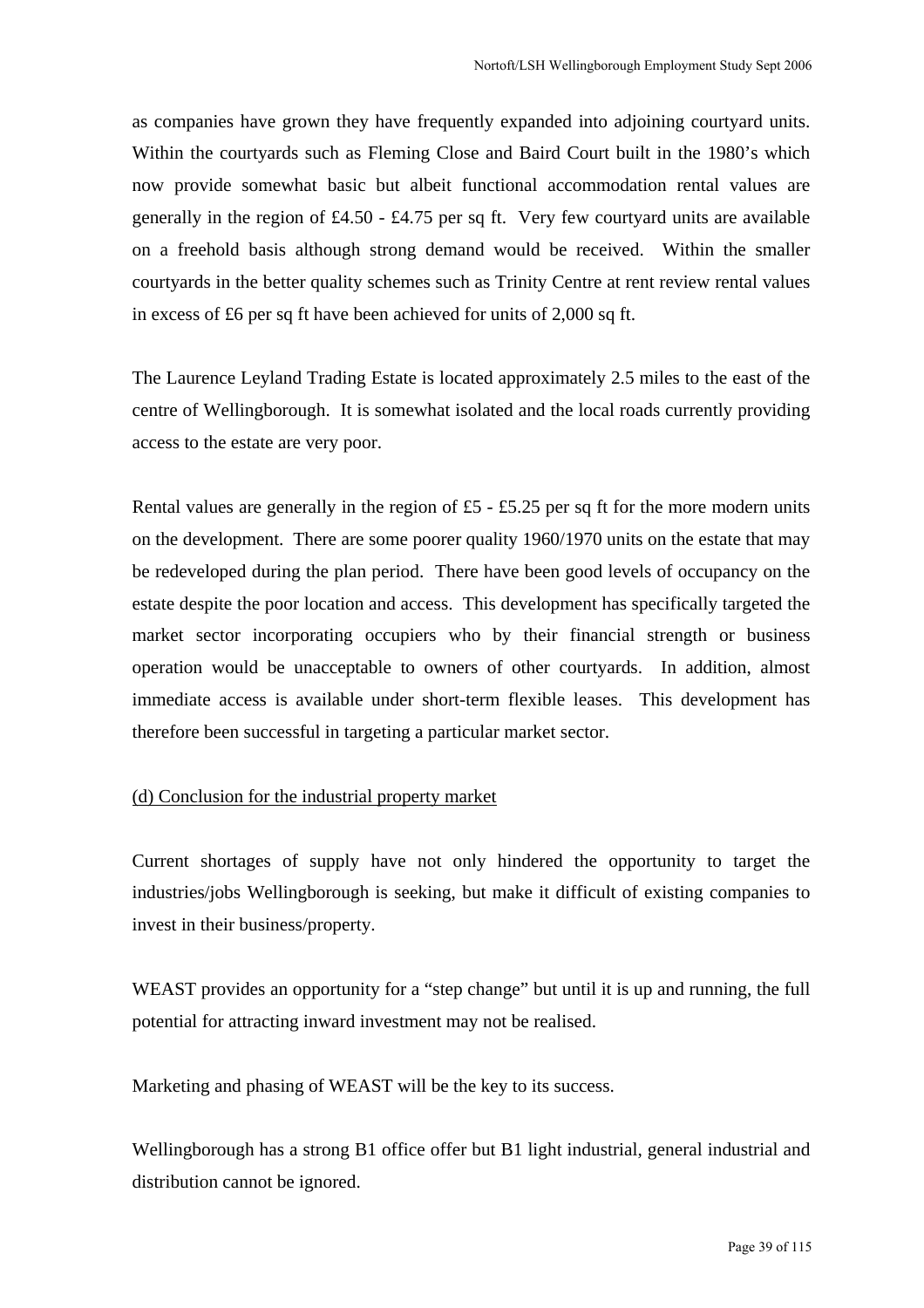Many of the employment sites in WEAST are linked to infrastructure/road improvements. It will be important for this to be installed as early as possible to secure the inward investment potential.

It is anticipated that there will be losses to the existing floor space supply during the plan period as the older section of Finedon Road Industrial Estate and Denington Industrial Estate will be in excess of 60 years old by the end of the plan period. Comprehensive redevelopment would require intervention.

#### **3.2.2 The Land Market**

#### (a) Demand

There have been very few transactions involving land over recent years in view of the lack of supply.

As little as two years ago land values had been in the region of £190,000 per acre. It is now considered that values in excess of £325,000 per acre would be achievable in the market place. Indeed for relatively small parcels of land sales have been secured as high as £400,000 per acre.

Such is the strength of occupier demand that for parcels of land of less than 3 acres owneroccupiers would be outbidding developers.

At land values above £325,000 per acre speculative light/general industrial development becomes marginal. Freehold values in the region of £75 per sq ft would need to be achieved or rental values in the region of £5 - £5.25 per sq ft with yields in the order of 7%. There would be considerable market demand from light/general industrial occupiers.

It is now very unusual for development sites to be available not linked to developer seeking design and builds and the shortages of supply are leading to premium values being achieved.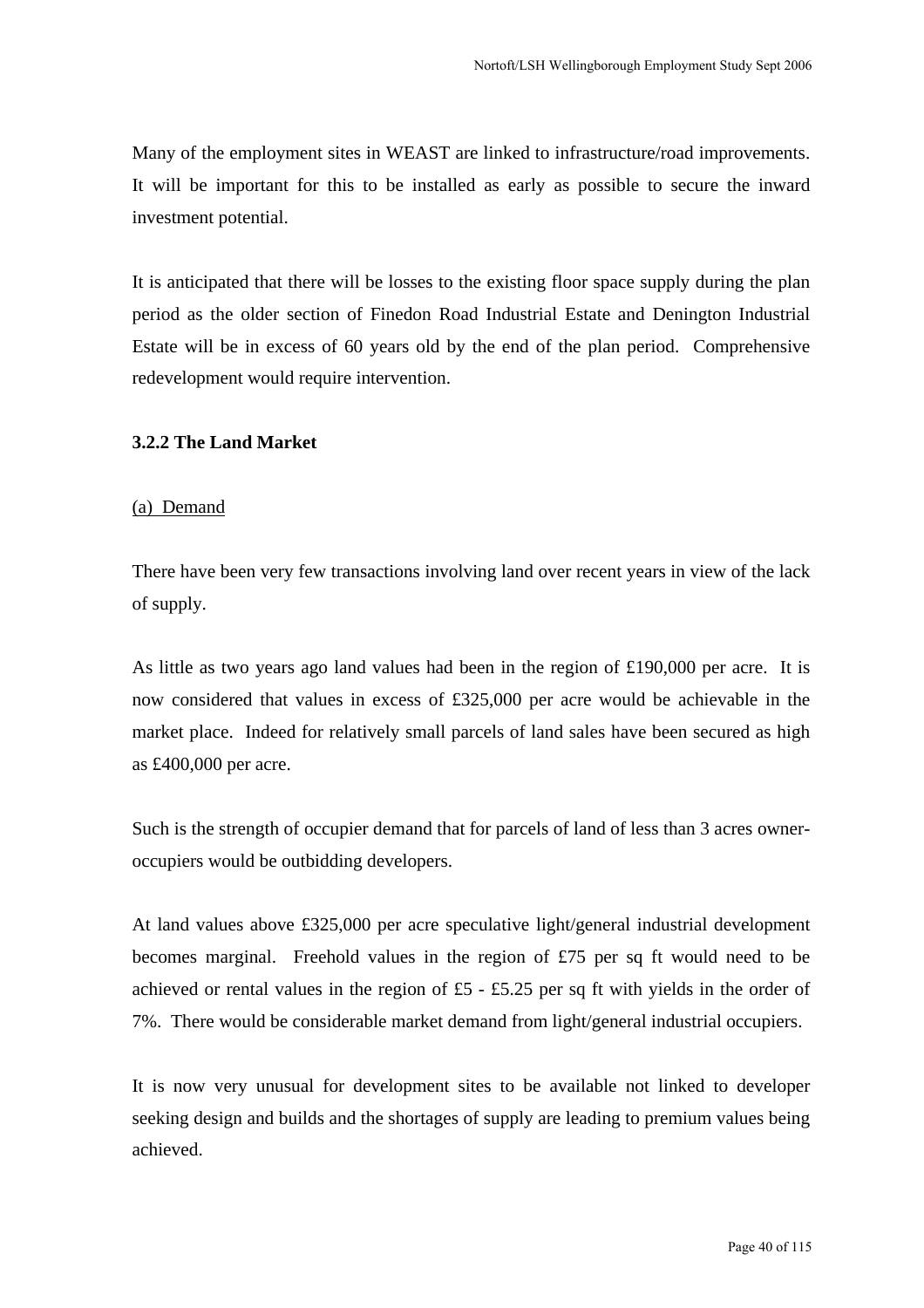#### (b) Supply and Market Balance

## Evidence

There is a site available for development at the centre of Finedon Road Industrial Estate through the Borough Council of Wellingborough extending to approximately 4 acres. The quoting value is in the region of £400,000 per acre less servicing costs. There are no other development sites currently immediately available on the market without constraints of which we are aware.

In early 2005 a one-acre site a Vaux Road on the Finedon Road Industrial Estate was sold for £400,000 per acre.

Land values have generally been fairly comparable with Kettering with both towns affected by the constrained supply. Residential land values are generally in the region of £850,000 per acre. Whilst the current market cycle is extremely strong it is envisaged that over the plan period there is a considerable under supply of land available. If a development site was made available it is envisage that a sale would be secured within two months.

## (c) Conclusion on the land market

There is an under supply of property and land available throughout the full size range. This is a major constraint to existing companies within the town who are keen to expand and invest in their businesses. Many major employers in the town are currently located in dated constrained properties.

Much of the built stock is poor quality in nature on Denington and Finedon Road Industrial Estates and may become obsolete during the plan period. Wellingborough has always received good levels of light/general industrial demand and the focus on the growth agenda and infrastructure investments made over recent years has attracted further levels of inward investment from developers, occupiers and investors, both on a regional and national basis.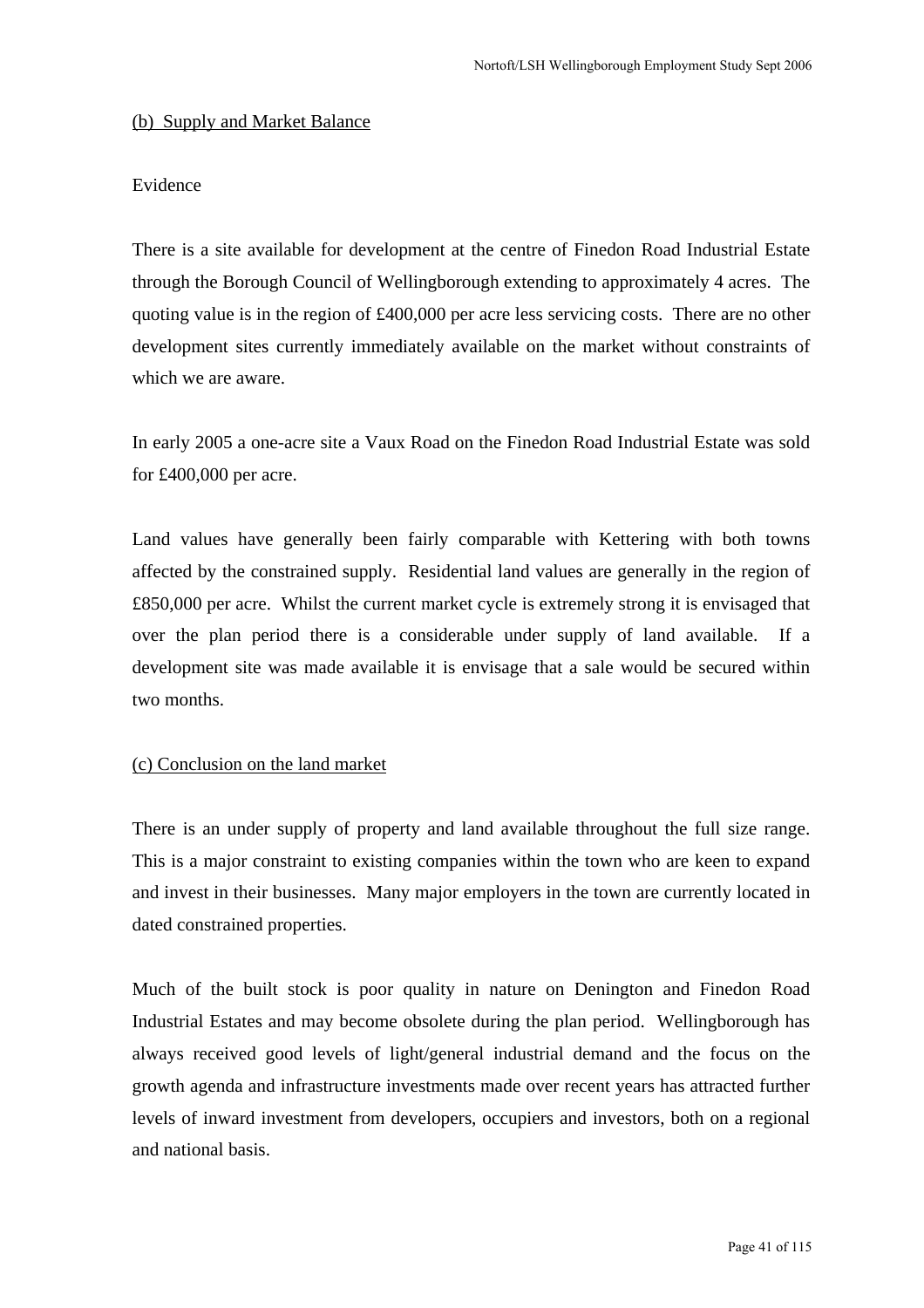## **3.2 WELLINGBOROUGH – DISTRIBUTION**

## **3.2.1 The Property Market**

#### (a) The Stock

#### *The Floorspace Stock*

In 2005 it was estimated that there was approximately 6 million sq ft of distribution within the town making up 50% of the total industrial stock.

#### *The Stock of Occupiers*

The majority of the distribution units are on Park Farm North and South Industrial Estates being modern premises constructed after 1985. Occupiers include, Booker, Boots, Budgens, and Somerfield. These are modern buildings in a good location with excellent access onto the A45 and via the A509 and A45 to the A14 to the north and northeast.

ProLogis have recently completed a development of 2 speculative units at Victoria Business Park off the A45 with a further unit available on a design and build basis. Unit sizes are in the region of 350,000 sq ft with the total scheme extending to 1.1 million sqft.

#### (b) Demand

The B8 market is very much a regional market with there being huge interest from developers, investors and occupiers within the strategic distribution industry over recent years.

The take up of B8 space in Wellingborough over recent years has been constrained by a total lack of supply. Strong interest is already reported in Victoria Business Park and it is envisaged that this scheme will be completely developed and occupied within 18 months. Current interest is from the regional and national distribution market. Unit sizes of 350,000 sq ft are generally considered to be at the lower end of the acceptable size range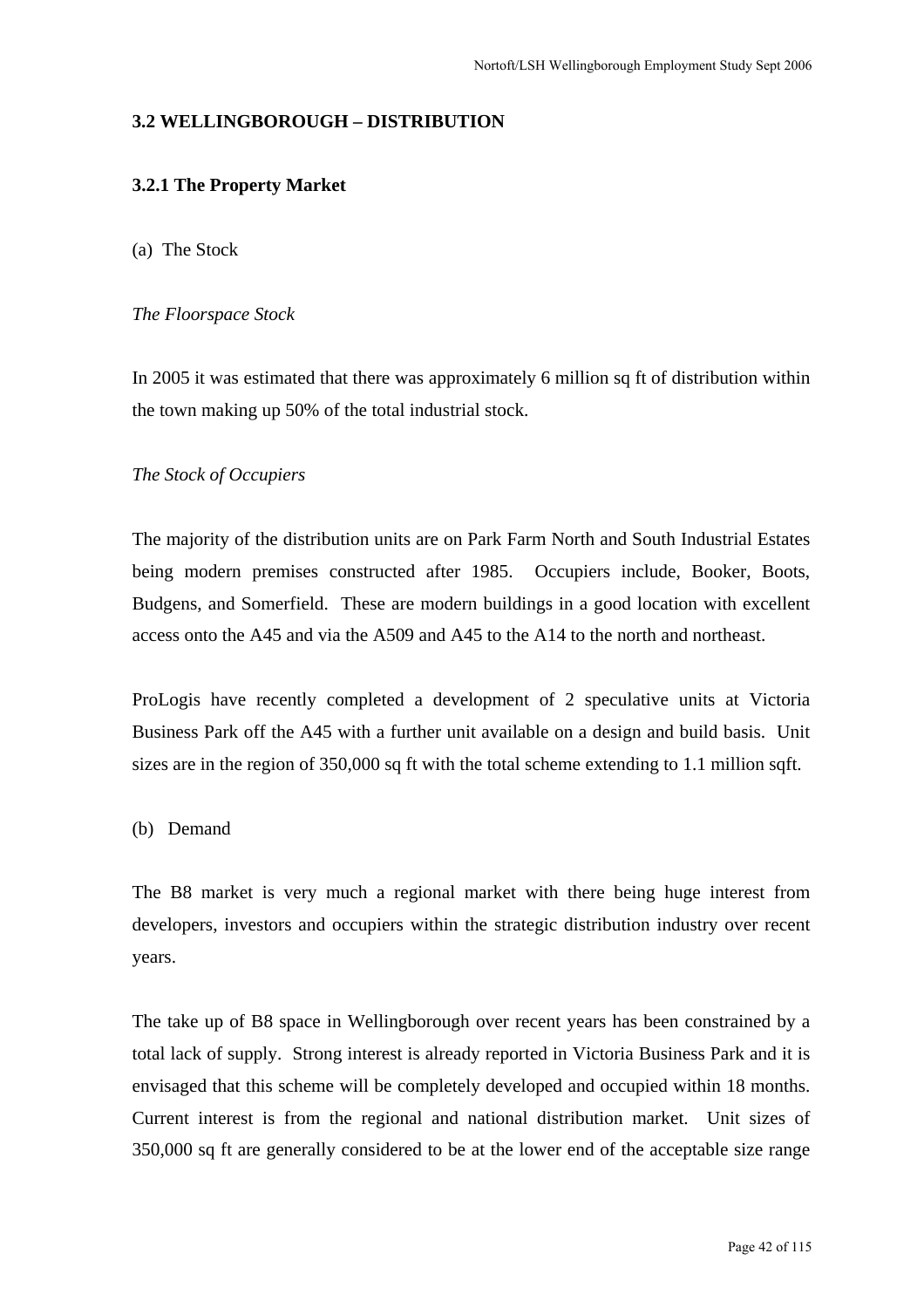for much of the B8 market and demand levels are considered as likely to be even stronger for unit sizes in excess of 450,000 sq ft.

The strength of the B8 market was reflected in the sale of the Whitworth site of 67 acres fronting onto the A45 to ProLogis now comprising of Victoria Business Park. There were a number of constraints associated with the development of this site proving to be major obstacles for the sites development. The developers estimated strength of the occupier market and the general lack of supply was such that they were prepared to invest hundreds of thousands of pounds in fees and spend considerable time in unlocking the development problems in order for them to secure the site for development. The sale was completed in 2004.

## (c) Supply and Market Balance

#### Evidence

On the basis that two units have now been constructed at Victoria Business Park there remains only approximately 400,000 sq ft available on a design and build basis.

Rental values within the region for B8 units have generally ranged between £4.50 - £4.75 per sq ft with yields in the order of sub 6% achievable subject to covenant status and lease terms. On this basis speculative development is viable.

## (d) Conclusion on the Property market

There is currently an under-supply of B8 space available within Wellingborough. Additional space would be taken up and there are currently unlimited levels of demand in a very strong market.

It would be important for any new B8 development to have good links to the A45/A14.

It is the central location of Wellingborough and accessibility to the main regional/national road network that has provided such a strong focus on Wellingborough and the region generally for strategic distribution.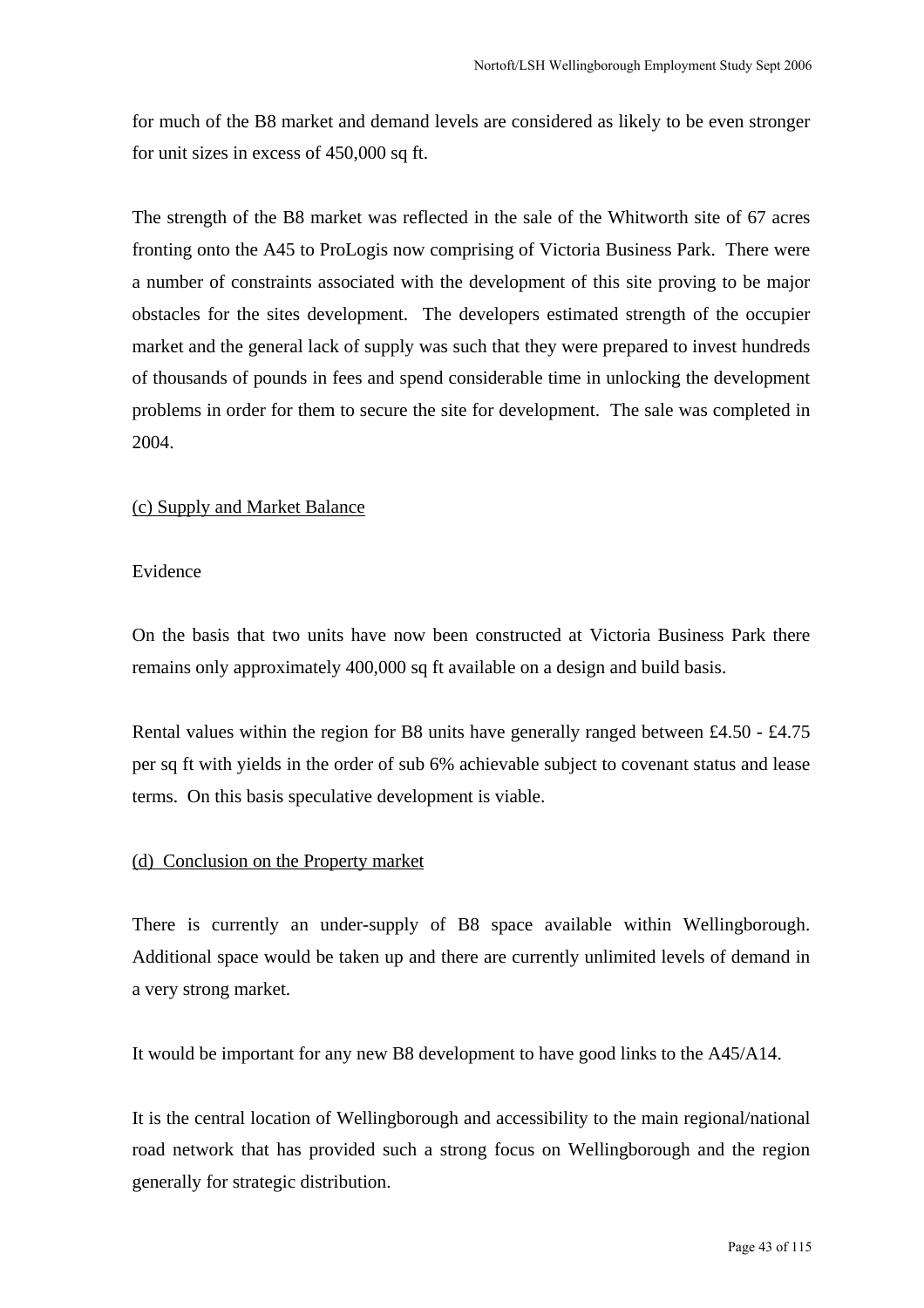## **3.2.1 The Land Market**

#### (a) Demand

There is currently no land immediately available for B8 development with the exception of the remaining parcel of land at Victoria Business Park and the B8 allocation linked with **WEAST** 

The allocation within WEAST is for a 70-acre site which would be linked to the railhead facility. However there is often a very large cost associated with providing this facility and as such, it is often the case that developers are often only just able to get the extra cost of development back in deals with occupiers including railhead facilities.

Generally developers will be seeking B8 sites capable of development of single units ideally in excess of 450,000 sq ft. There are currently a number of proposed developments in the region generally with B8 units between 90,000 sq ft & 160,000 sq ft. This size range is being targeted in part due to an element of latent demand in the marketplace but more significantly this is the maximum floor space that the remaining sites in the marketplace can accommodate.

## (b) Supply and Market Balance

## Evidence:

It is envisaged that Victoria Business Park will be fully developed and occupied within 18 months and the B8 within WEAST at Nielson Sidings will be developed and occupied within 2 years of the infrastructure being in place.

## (c) Conclusion on the land market

It is important that good quality light/general industrial sites are not lost to B8 as the town must provide a range of potential employment sites to deliver the growth agenda with